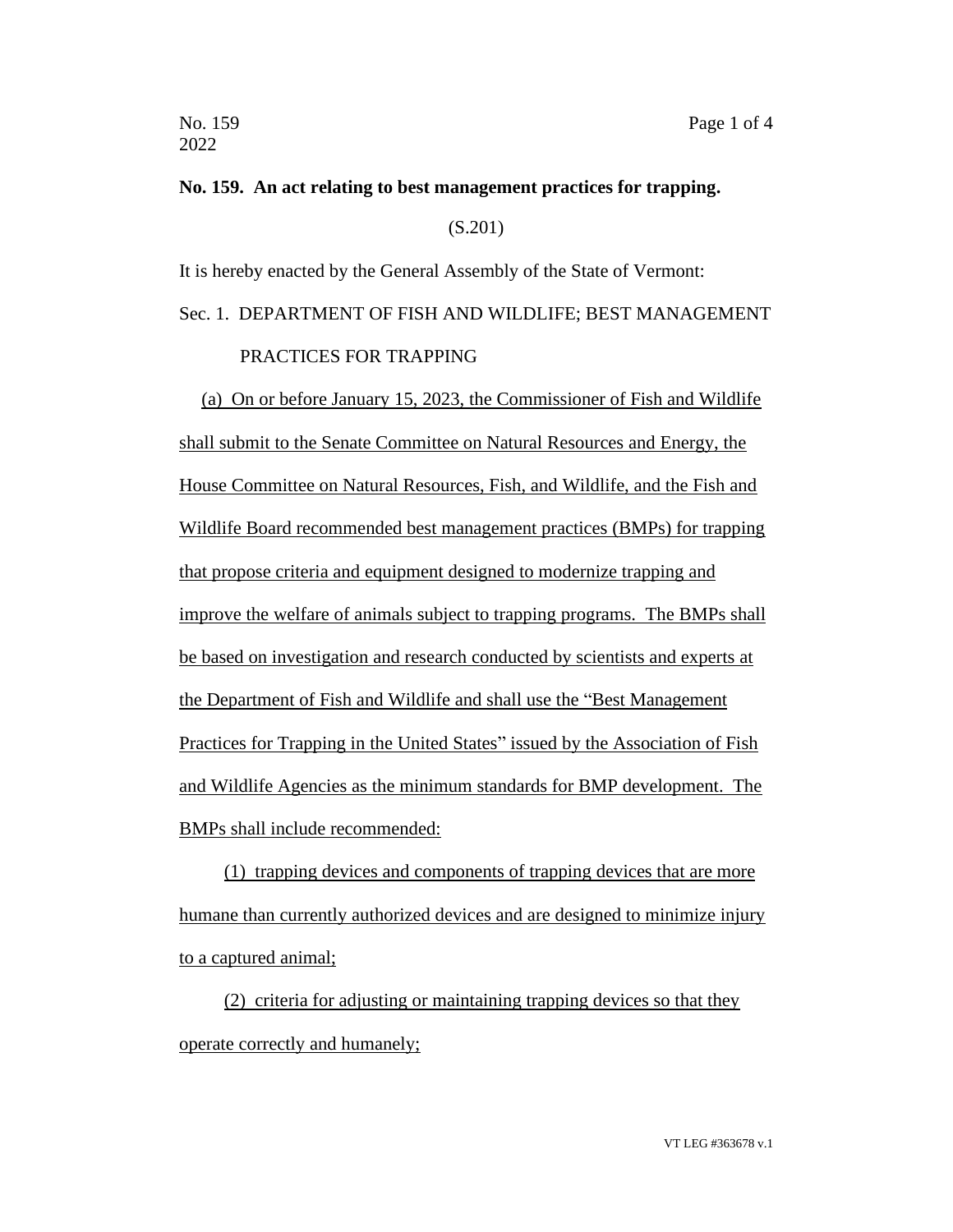(3) trapping techniques, including the appropriate size and type of a trap for target animals, use of lures or other attractants, trap safety, and methods to avoid nontarget animals;

(4) requirements for the location of traps, including the placing of traps for purposes other than nuisance trapping at a safe distance, from public trails, class 4 roads, playgrounds, parks, and other public locations where persons may reasonably be expected to recreate;

(5) criteria for when and how live, captured animals should be released or dispatched; and

(6) revisions to trapper education materials and instructions that incorporate the recommendations or requirements set forth in subdivisions (1)– (5) of this subsection.

(b) The report required under subsection (a) of this section shall include a recommendation from the Commissioner of Fish and Wildlife for funding the replacement of currently authorized trapping devices with trapping devices that are compliant with the recommended BMPs. The Commissioner's recommendation shall include alternatives financed with public funding, private funding, or some combination of public and private funding.

(c) In developing the BMPs required under subsection (a) of this section, the Commissioner shall provide an opportunity for public review and comment and shall hold at least one public hearing regarding the proposed BMPs.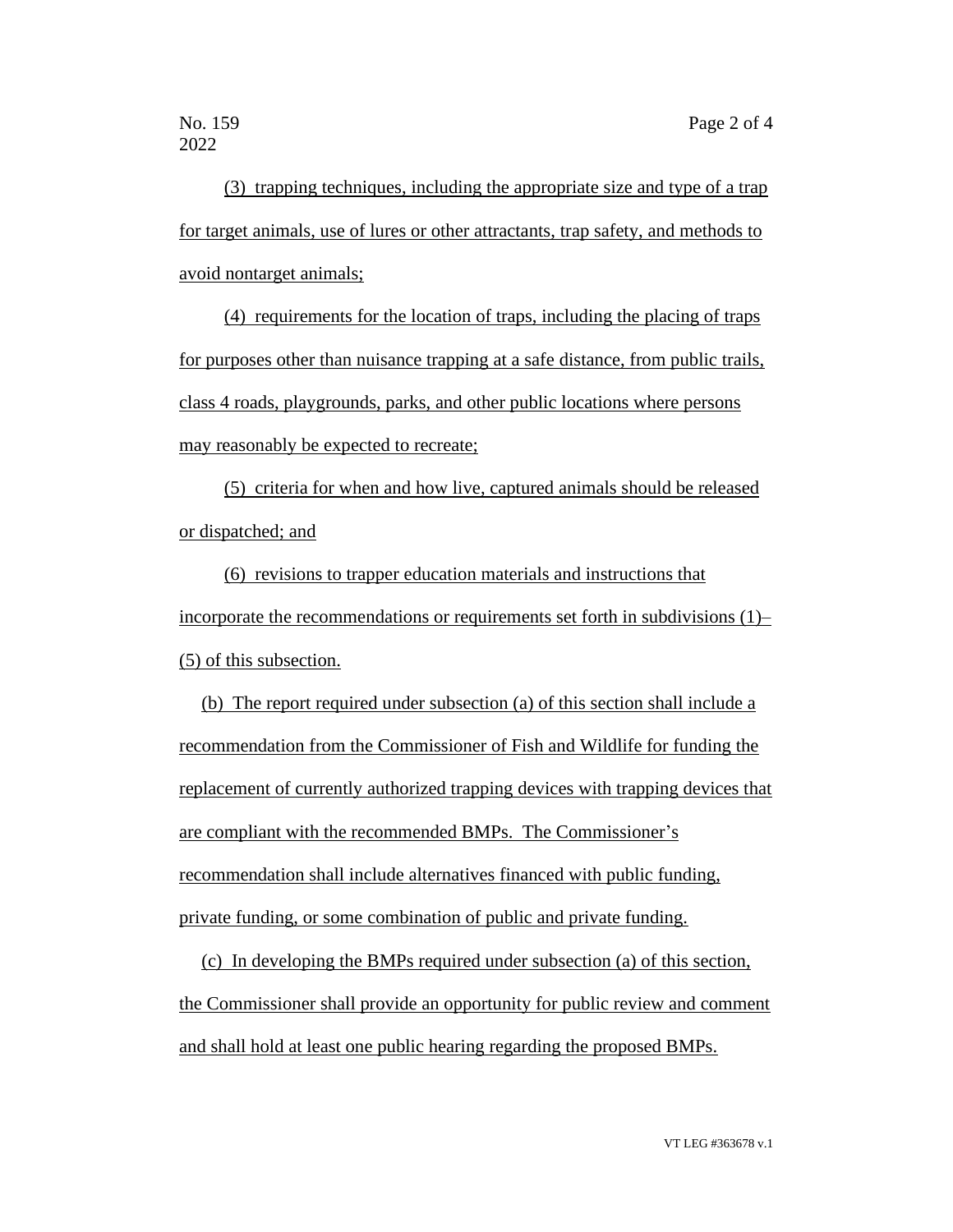(d) As used in this section, "trapping" means to take or attempt to take furbearing animals with traps, including the dispatching of lawfully trapped furbearing animals.

Sec. 2. 10 V.S.A. § 4861 is amended to read:

## § 4861. FUR-BEARING ANIMALS,; TAKING,; POSSESSION

(a) Fur-bearing animals shall not be taken except in accordance with the provisions of this part, and of rules of the Board. The fur or skins of furbearing animals may be possessed at any time unless otherwise provided by this part, rules of the Board, or orders of the Commissioner.

(b) On or before January 1, 2024, the Fish and Wildlife Board shall revise the rules regulating the trapping of fur-bearing animals in the State. The revised rules shall be at least as stringent as best management practices for trapping recommended by the Department of Fish and Wildlife to the General Assembly.

(c) On or before January 1, 2024 and annually thereafter, the Commissioner of Fish and Wildlife shall submit in writing to the House Committee on Natural Resources, Fish, and Wildlife and the Senate Committee on Natural Resources and Energy information regarding the species and number of nontarget animals killed or injured by trapping in the preceding calendar year.

Sec. 3. EFFECTIVE DATE

This act shall take effect on passage.